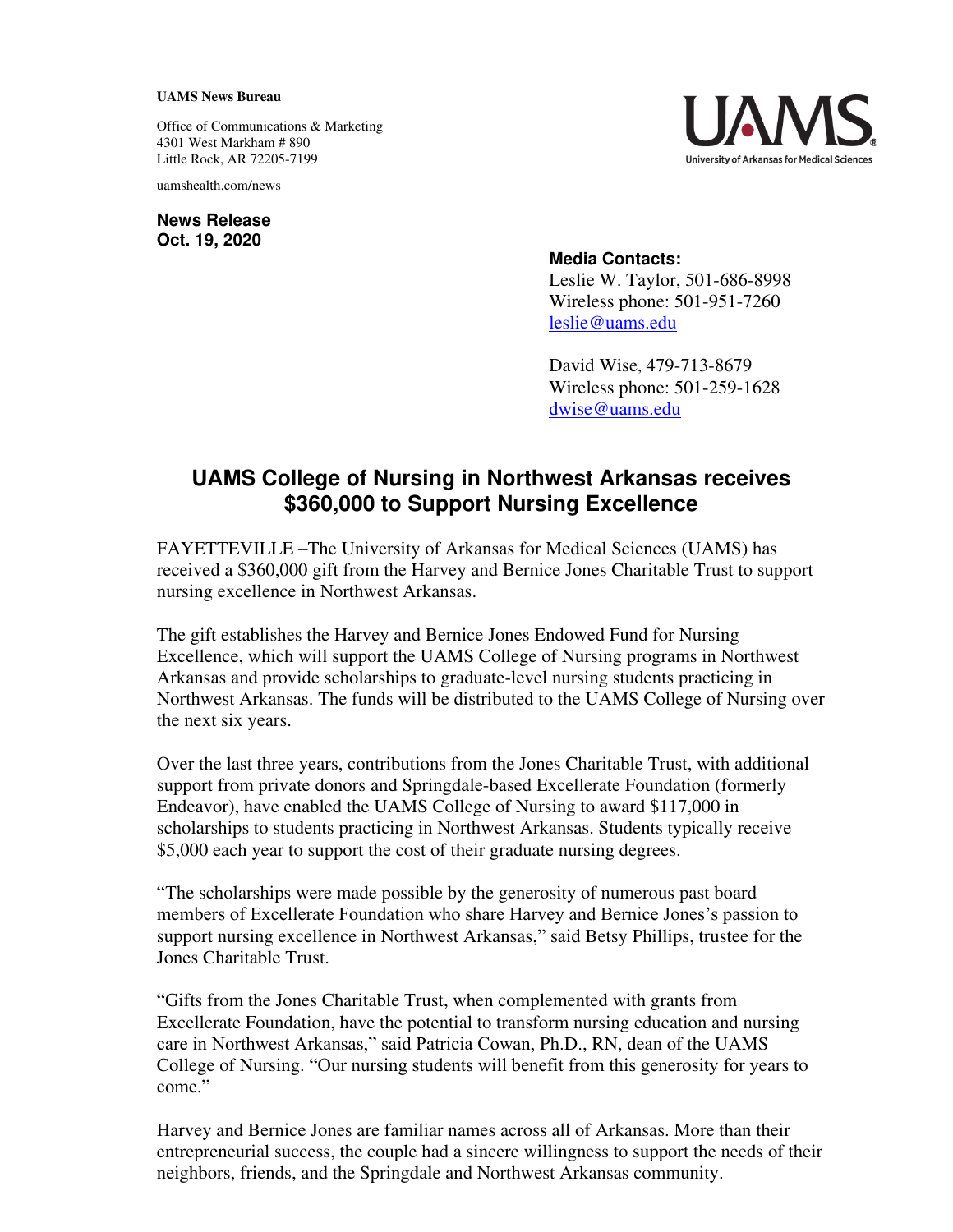Harvey and Bernice Jones grew up in Northwest Arkansas. Harvey Jones founded his transportation business in 1918 at age 18 when the railroad was on strike. With two mules and a wagon, he hauled dry goods to Rogers, Springdale and Fayetteville. With his hard work and tenacity, Jones Truck Lines became the largest privately owned and operated fleet in America.

The Joneses also invested in their home town of Springdale. They helped build Springdale Memorial Hospital, now Northwest Medical Center, in the 1940s. They also funded the coronary care unit, opened a hotel for patients' families, and purchased equipment for the eye care unit. Their service on the Springdale Hospital board spanned 51 years, and Bernice Jones started the hospital's auxiliary.

Education and health care were among their greatest passions. In 1957, they formed the Jones Foundation and provided college scholarships to Springdale High School students who were interested in nursing school. The scholarship program later became the Har-Ber School of Nursing.

"Health care was a cornerstone of what Harvey and Bernice Jones believed in," said Pearl McElfish, Ph.D., vice chancellor of the UAMS Northwest Regional Campus. "And education was a focal point of their passion to improve the lives of the people of Northwest Arkansas. I know that Mrs. Jones would be thrilled because her dream was to have excellent nursing care in our Northwest Arkansas hospitals and clinics."

Throughout their lives, giving to their community was central to who they were. In 1995, Bernice Jones made a legacy gift to the community by establishing the Jones Center for Families in Springdale.

Harvey and Bernice Jones have been contributing to UAMS since 1985, including a multi-million dollar gift to establish the Harvey & Bernice Jones Eye Institute at the UAMS Little Rock campus. While Harvey Jones died in 1989 and Bernice Jones died in 2003, because of their generosity and vision, the Jones Trust has helped expand the UAMS College of Nursing to Northwest Arkansas because of the need for advanced practice nursing education in the region.

UAMS is the state's only health sciences university, with colleges of Medicine, Nursing, Pharmacy, Health Professions and Public Health; a graduate school; hospital; a main campus in Little Rock; a Northwest Arkansas regional campus in Fayetteville; a statewide network of regional campuses; and seven institutes: the Winthrop P. Rockefeller Cancer Institute, Jackson T. Stephens Spine & Neurosciences Institute, Harvey & Bernice Jones Eye Institute, Psychiatric Research Institute, Donald W. Reynolds Institute on Aging, Translational Research Institute and Institute for Digital Health & Innovation. UAMS includes UAMS Health, a statewide health system that encompasses all of UAMS' clinical enterprise including its hospital, regional clinics and clinics it operates or staffs in cooperation with other providers. UAMS is the only adult Level 1 trauma center in the state. *U.S. News & World Report* named UAMS Medical Center the state's Best Hospital; ranked its ear, nose and throat program among the top 50 nationwide; and named six areas as high performing — COPD, colon cancer surgery, heart failure, hip replacement, knee replacement and lung cancer surgery. UAMS has 2,876 students, 898 medical residents and four dental residents. It is the state's largest public employer with more than 10,000 employees, including 1,200 physicians who provide care to patients at UAMS, its regional campuses, Arkansas Children's Hospital, the VA Medical Center and Baptist Health. Visit [www.uams.edu](http://www.uams.edu/) or [www.uamshealth.com.](http://www.uamshealth.com/) Find us on [Facebook,](https://www.facebook.com/UAMShealth) [Twitter,](https://twitter.com/uamshealth) [YouTube](https://www.youtube.com/user/UAMSHealth) or [Instagram.](https://instagram.com/uamshealth/)